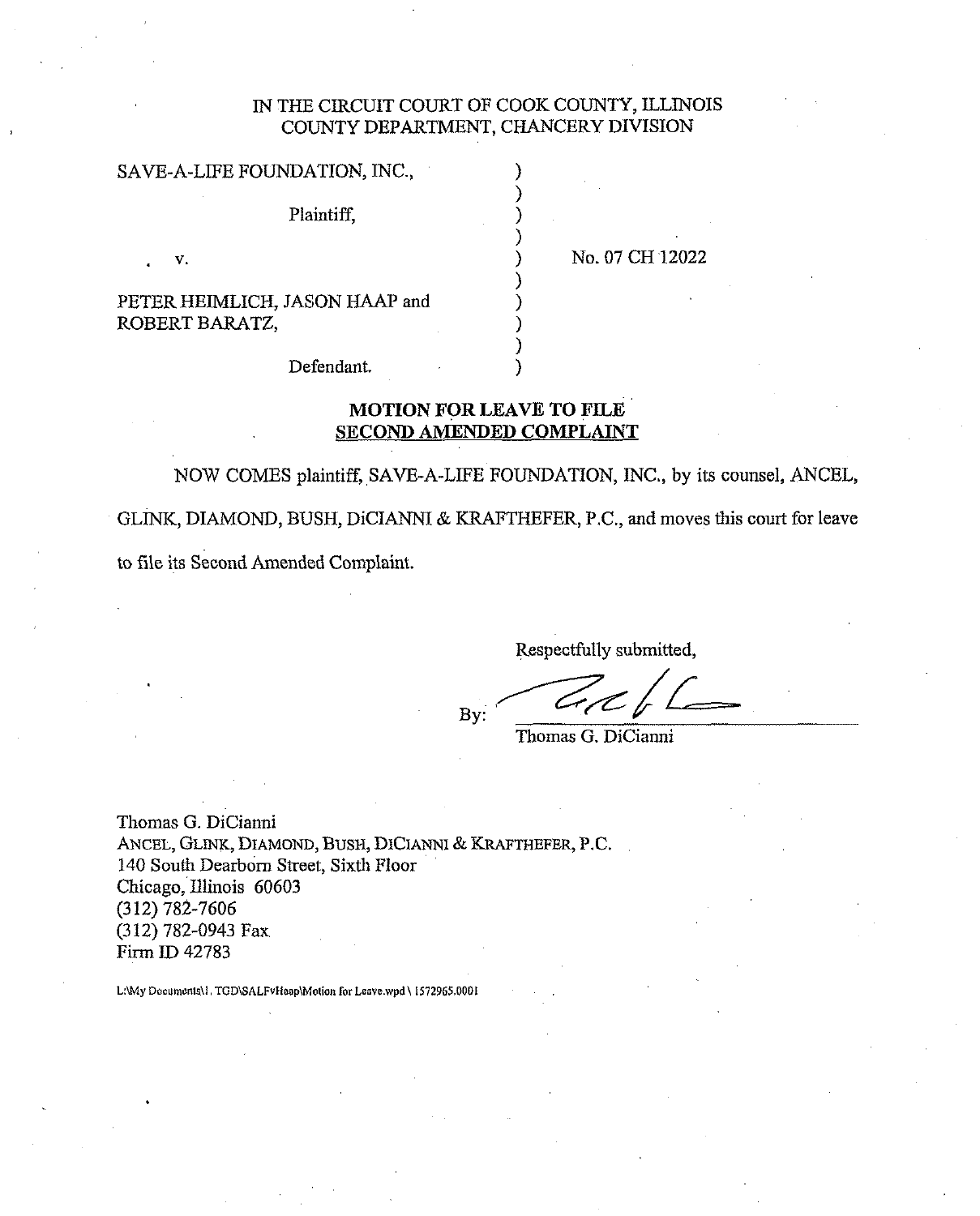### IN THE CIRCUIT COURT OF COOK COUNTY, ILLINOIS COUNTY DEPARTMENT, CHANCERY DIVISION

)

 $)$ 

### SAVE-A-LIFE FOUNDATION, INC.,

Plaintiff, 1

v. No. 07 CH 12022

PETER HEIMLICH, JASON HAAP and ROBERT BARATZ,

Defendant.

### **SECOND AMENDED VERIFIED COMPLAINT FOR INJUNCTIVE RELIEF AND DAMAGES**

NOW COMES pIaintiff, SAVE-A-LIFE FOUNDATION, INC., by its counsel, ANCEL, GLM, DIAMOND, BUSH, DiCIANNI & KRAFTHEFER, P.C., and for its Second Amended Complaint against defendants, PETER HEIMLICH, JASON **IlAAP** andROBERT BARATZ, states the following:

#### Introduction

1. Plaintiff, SAVE-A-LIFE FOUNDATION, INC. ("Save-A-Life"), is a not-for-profit corporation organized under the laws of the State of Illinois and qualified under Section 501(c)(3) of the United States Internal Revenue Code. Save-A-Life's headquarters is located in Cook County, Illinois, and it does business in Cook County and throughout the nation. Save-A-Life is a national affiliate of the Deparlment of Homeland Security Citizen Corps, and its programs have been promoted and supported by many local and national organizations.

2. Save-A-Life's mission is to train bystanders, particularly school age children, in age appropriate life supporting first aid ("LFSA") skills to provide in emergency situations prior to arrival of emergency medical service ("EMS") professionals. Save-A-Life was founded in 1993, and has since organized and sponsored programs that have trained over 1.6 million children in LFSA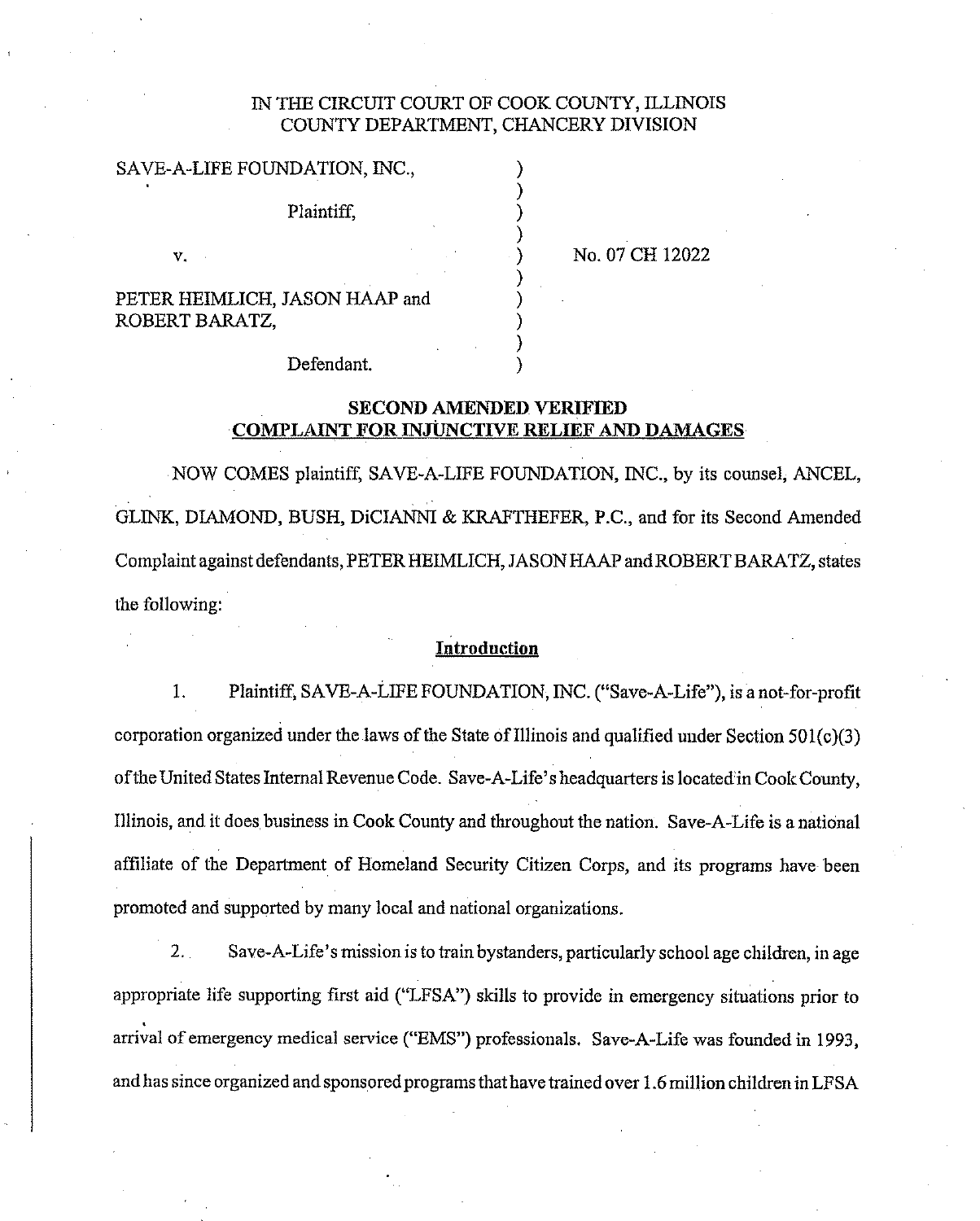throughout the nation. Save-A-Life has 13 branches or satellites in seven separate states, has letters of intent to bring its training to 30 additional states, and is presently registered to do business in all 50 states and Puerto Rico.

3. Save-A-Life is funded by state and local government grants and earmarked appropriations, and grants and contributions from private businesses and other entities. Save-A-Life has received grants and contributions to support its programs from organizations such as Chicago Public Schools ("CPS"), Blue Cross/Blue Shield of Illinois, Ronald McDonald House Charities, and other entities. Save-A-Life's funding sources are publicly disclosed, it provides quarterly financial and activity reports to its private and governmental funders, and undergoes a full audit annually by an independent auditing firm.

4. Save-A-Llfe's programs are taught by EMS professionals. The LFSA skills taught in Save-A-Life's programs include emergency recognition, scene safety, use of 91 1, bleed control, opening an airway, rescue breathing, CPR, the Heimlich Maneuver, and other basic and more advanced LFSA techniques.

#### **The Heimlich Connection**

**5.** The Heimlich Maneuver is a life saving measme **for** choking victims involving a thrust delivered to the victim's abdomen, creating a burst of air expelling the obstruction. It derives its name from Dr. Henry Heimlich, who pioneered the technique. Dr. Heimlich is the founder and President of the Heimlich Institute, located in Cincinnati, Ohio.

*6.* Until early 2007, Dr. Henry Heimlich served on Save-A-Life's Medical Advisory Board. He developed a close affiliation with Save-A-Life, appeared at functions promoting Save-A-Life, and made guest appearances at Save-A-Life programs where he would demonstrate the

 $-2-$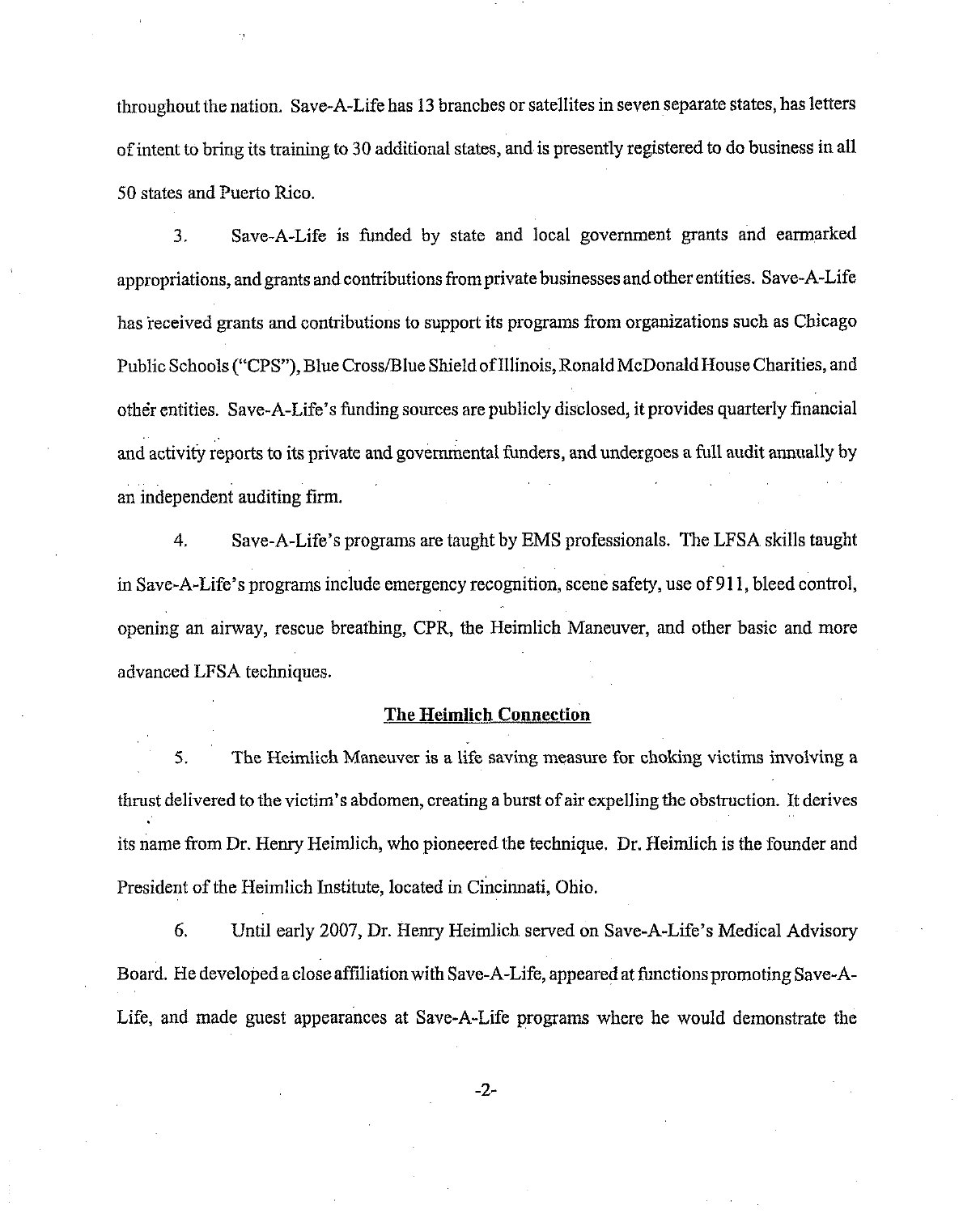Heimlich Maneuver. Prior to early 2007, discussions were underway and plans were made to merge Save-A-Life and the Heimlich Institute, and for Save-A-Life to take ownership of the Heimlich Institute's assets and become the repository for Dr. Heimlich's personal papers and other materials related to the Heimlich Maneuver.

**7.** Defendant PETERHEIMLICH is the son ofDr. Henry Heimlich. Defendant PETER HEIMLICH, upon information and belief, is a resident of the State of Georgia.

8. Defendant JASON HAAP is a resident of Cincinnati, Ohio. He operates an internet blog known as the Cincinnati Beacon.

**9.** Defendant ROBERT BARATZ, on information and belief, is a resident of the State of Massachusetts, and is the proprietor of an organization called the National Council Against Health Care Fraud. On information and belief, defendant Baratz is in the business of acting as apaid expert witness in proceedings where alternative medicine practices are at issue.

' 10. For reasons unknown to Save-A-Life, a family feud has developed in which defendant PETER HEIMLICH has publicly and repeatedly stated that his mission is to discredit and  $\cdot$ destroy the reputation of his father, Dr. Henry Heimlich. Defendant PETER HEIMLICH has operated a web site dedicated to exposing what he contends arc fraudulent acts by Dr. Henry Heimlich. Defendants HAAP and BARATZ have conspired and acted in concert with defendant PETER HEIMLICH in his demonstrated mission against Dr. Henry Heimlich.

#### The Defendants' Concerted Action

11. In the spring of 2006, shortly after the Edwardsville Intelligencer, a newspaper located in Edwardsville, Illmois, reported that a 12 year old girl who was trained in a Save-A-Life program offered at her school used the Heimlich Maneuver to save the life of her friend who was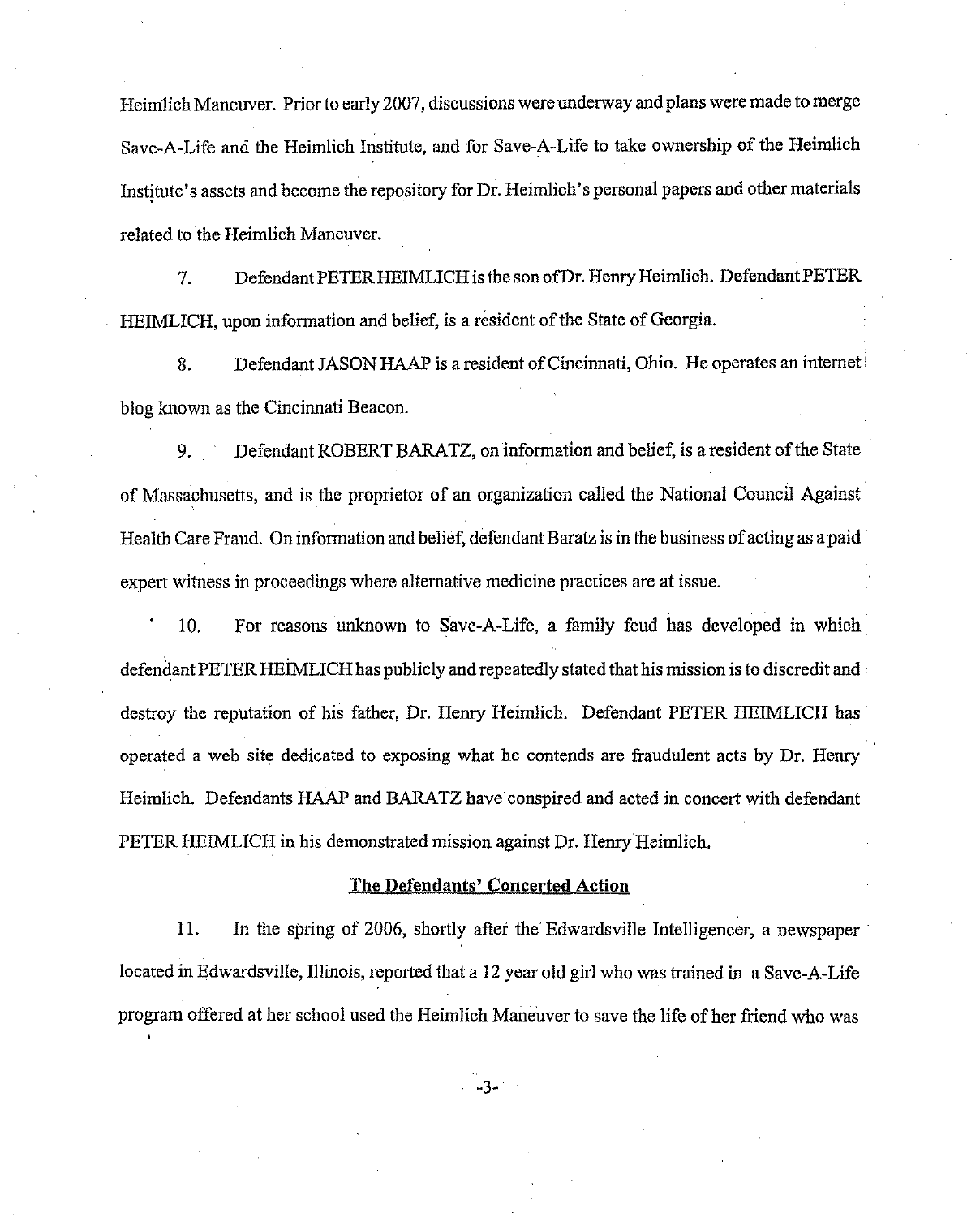choking on a piece of food, defendants began an organized and concerted campaign to destroy Save-A-Life. Defendants' campaign against Save-A-Life was motivated solely because of its close affiliation with Dr. Henry Heimlich. The campaign began with harassment of Save-A-Life employees and Board members in Illinois and elsewhere.

12. In the fall of 2006, after WGN television in Chicago broadcast a story about Dr. Heimlich attending a Save-A-Life program at a CPS south loop school where the Heimlich maneuver was being taught, defendants targeted Chicago media and other contacts in their organized campaign to destroy Save-A-Life. The campaign continued with harassment of Save-A-Life supporters and Board members with a barrage of contacts, questions and demands, and making false, inflammatory and defamatory communications with media in the Chicago area about Save-A-Life, its employees and its programs, and demanding that the media outlets act on defendants' information.

13. On November 17, and 18, 2006, ABC-7 in Chicago aired a sweeps week report critical of Save-A-Life by reporter Chuck Goudie. In that report Goudie:

- (a) On information and belief, relied on and reported information and innuendo fed to him by defendants, without disclosing defendants' bias and ulterior motives.
- (b) Accused Save-A-Life of deceiving its contributors into providing funding for Save-A-Life by exaggerating the background and experience of its President and founder, Carol Spizzirri. That statement was false and defamatory. No organization, business or government agency or officer has made or supported funding of Save-A-Life based on Carol Spizzirri's background and experience.
- (c) Stated that Save-A-Life's instructors were unpaid, and therefore its funding was unaccounted for and misappropriated. That statement was false and defamatory. In fact, Save-A-Life's instfuctors are paid, and none of its funds are misappropriated. All of its funds are accounted for in every way.

 $-4-$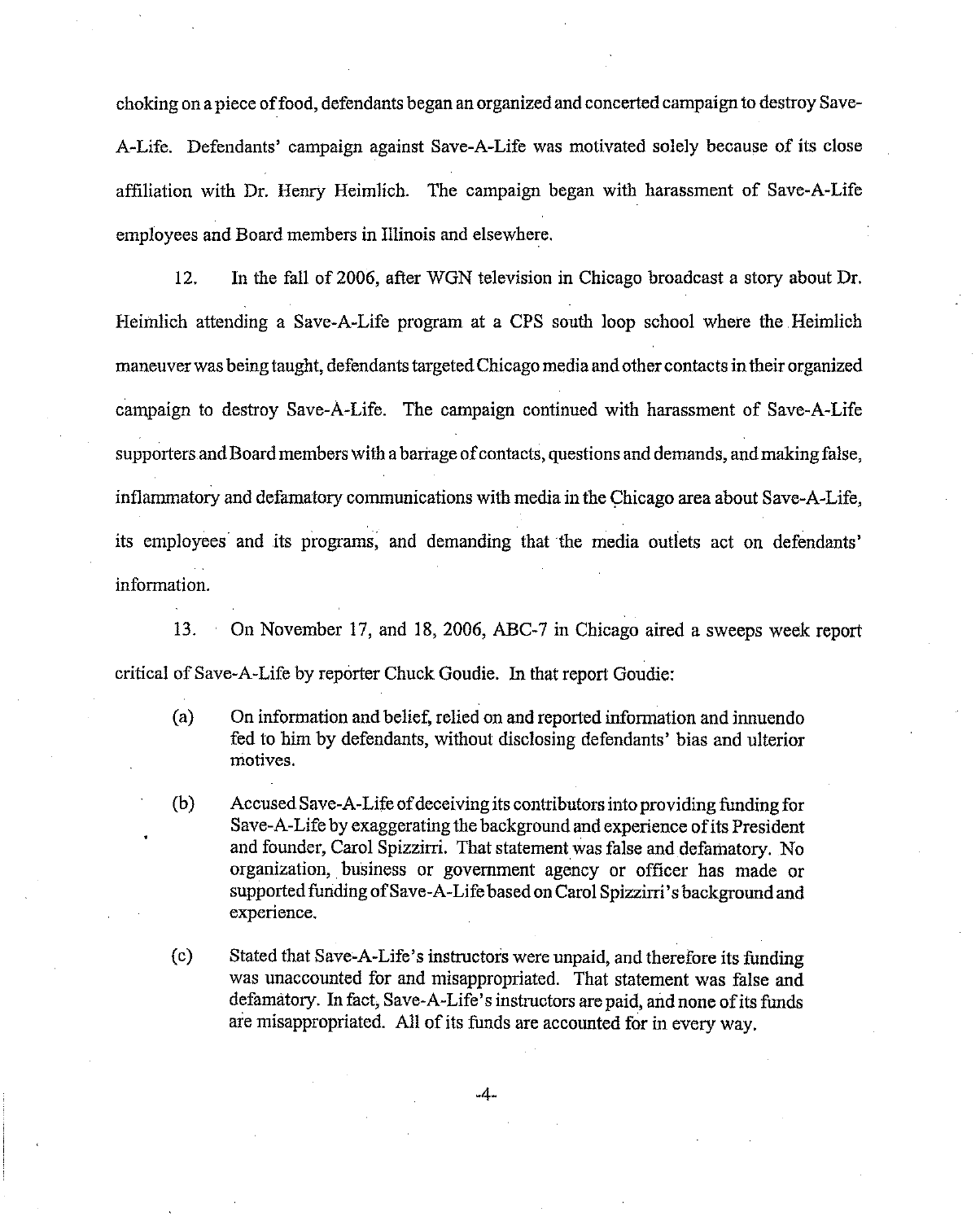- (d) Interviewed defendant Baratz and aired statements by him in which he accused Save-A-Life of deceiving its contributors, and of misappropriation and failing to account for its hnds. Goudie never disclosed defendant Baratz's bias, ill will, or wrongful motives. Defendant Baratz's statements were false and defamatory.
- (e) Stated that Save-A-Life's teaching the Heimlich Maneuver in its programs was inappropriate and inconsistent with prevailing national guidelines or standards. This statement was disparaging of Save-A-Life's product, and was false.
- **(9** Stated that Save-A-Life overstated the number of CPS students it trained, and reported that CPS Chief Executive Officer Arne Duncan also doubted Save-A-Life's report on the number of CPS students it trained. This statement was false and defamatory. Save-A-Life has accurately reported the number of CPS students it trained, which is documented. On information and belief, Arne Duncan has never expressed doubt about the number of CPS students trained through Save-A-Life programs.
- (g) Stated that Save-A-Life intentionally released false reports about how Christina Spizzim, the 18-year olddaughter of Save-A-Life's founder, Carol Spizzirri, was killed in a car accident. That statement was false and defamatory. Neither Cardl Spizzirri, Save-A-Life nor any of its employees or agents has lied about any of the circumstances surrounding Christina Spizzirri's death.

i

14. After the ABC-7 report was aired, defendants immediately claimed credit for the report, and as part of their ongoing scheme to destroy Save-A-Life for its affiliation with Dr. I Heimlich, transmitted the defamatory report to numerous state and federal legislators and I government agencies responsible for approving funding for Save-A-Life, companies, civic organizations and other entities engaged in business arrangements with Save-A-Life or contemplating such arrangements, and other supporters and partners of Save-A-Life. Defendants I have also harassed and stalked such entities by sending numerous e-mails, letters and other communications calling attention to the ABC-7 report or portions of it, and making inquiries and

 $-5-$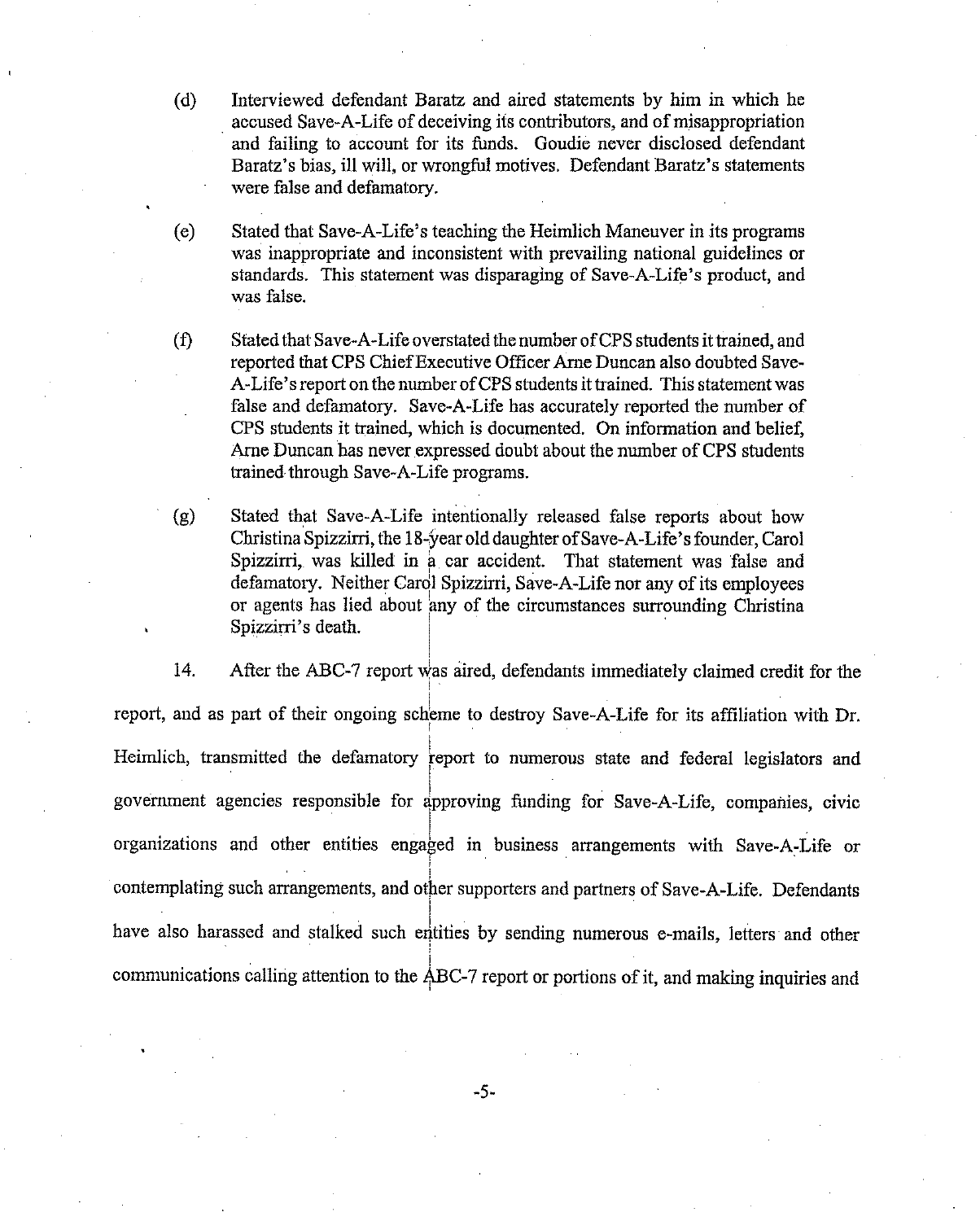demands related to the report or making other false, negative and critical comments and innuendo about Save-A-Life.

15. As a dircct and proximate result of the foregoing, Save-A-Life has sustained damages in that it has lost business opportunities and arrangements with third-parties, funding, and has expended money in repairing and responding to the damage done to its reputation by defendants' conduct.

### Count I Tortious Interference With Prospective Economic Advantage Heimlich, Haap and Baratz'

16. Plaintiff Save-A-Life adopts and realleges paragraphs 1 - 15 as paragraph 16 of Count

I.

17. Defendants interfered with Save-A-Life's prospective economic advantages, opportunities and relationships in the following ways:

A. Save-A-Life was in partnership with other entities to provide LFSA lraining for the CPS "Education to Careers" program. The partnerships were expanding for even additional programs, of which Save-A-Life was to be an integral part. Defendants transmitted the defamatory ABC-7 report to CPS, followed with questions and allegations regarding the report, and demanded responses from CPS. As a proximate result of defendants' actions, Save-A-Life's role in the Education to Careers program has been significantly limited.

B. Save-A-Life was in the process of creating a community granting program partnership with the United States Conference of Mayors ("USCM"). Defendants transmitted the defamatory ABC-7 report to representatives of the USCM, followed with questions and allegations regarding the report, and demanded responses from the USCM. As a proximate result of defendants' actions, all plans for the partnership were halted.

C. Save-A-Life had a positive relationship with Emil Jones, Jr., the President of the Illinois State Senate, who at the time of the defamatory ABC-7 report served as a Save-A-Life spokesman. Defendants transmitted the defamatory ABC-7 report to Senator Jones' office, called Senator Jones' office

-6-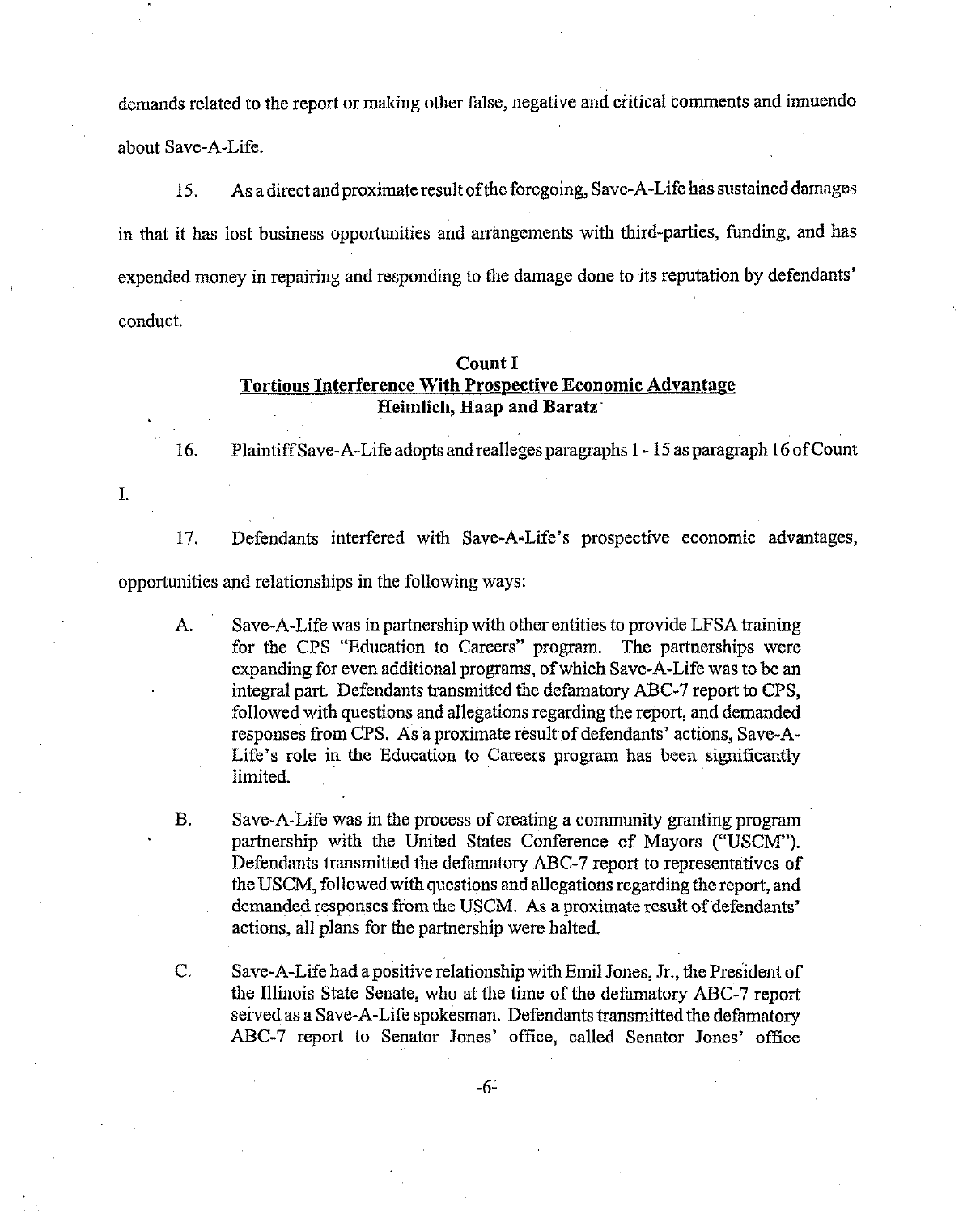repeatedly, followed with questions and allegations about the report, and demanded responses. As a proximate result of defendants' actions, Senator Jones severed his ties with Save-A-Life.

- D. Save-A-Life had been working with the City of Miami, had a branch in the Miami Mayor's office, and had been providing LFSA training in Miami-Dade schools. Defendants' transmitted the defamatory ABC-7 report to the Mayor's office, followed with questions and allegations about thereport, and demanded responses. As a proximate result of defendants' actions, the City of Miami has terminated its relationship with Save-A-Life.
- E. Save-A-Life presented a pilot training program to the State of Vermont to provide LFSA programs in Vermont schools. Defendants transmitted the defamatory ABC-7 report to State of Vermont officials, followed with questions and allegations about the report, demanded responses, and demanded that a Manchester, Vermont newspaper that had published complimentary observations about the Save-A-Life program retract those comments. As a result of defendants' actions, the State of Vermont review process for the Save-A-Life pilot program was delayed, and Save-A-Life expended significant amounts of time and funds to repair the damage to its relationship with the State of Vermont caused by defendants.
- F. Save-A-Life bad a six-year relationship with Comcast Corp., in which Comcast Corp. supported and participated in Save-A-Life events and promotions. Defendants transmitted the defamatory ABC-7 report to Comcast Corp., followed with questions and allegations about the report, and demanded responses. As aproximate result of defendants' actions, Comcast Corp. has severed its ties with Save-A-Life.
- *G.* Save-A-Life had an ongoing relationship with the Altria Group, in which it provided periodic funding and support for Save-A-Life programs and participated in Save-A-Life's promotional events. Defendants transmitted the defamatory ABC-7 report to Altria, followed with questions about allegations in the report, and demanded responses. As a proximate result of defendants' actions, Altria has severed its relationship with Save-A-Life.
- H. Save-A-Life was designated to receive significant fimding from the United States Department of Defense ("DOD") to implement the National Guard's Youth Challenge Program.<sup>3</sup> Review of the program had moved significantly through the DOD's appropriations process when defendants transmitted the defamatory ABC-7 report to the DOD, followed with questions and allegations about the report, and demanded responses. As a proximate result of defendants' actions, Save-A-Life was removed from consideration as a funding recipient from the DOD. Save-A-Life spent significant time and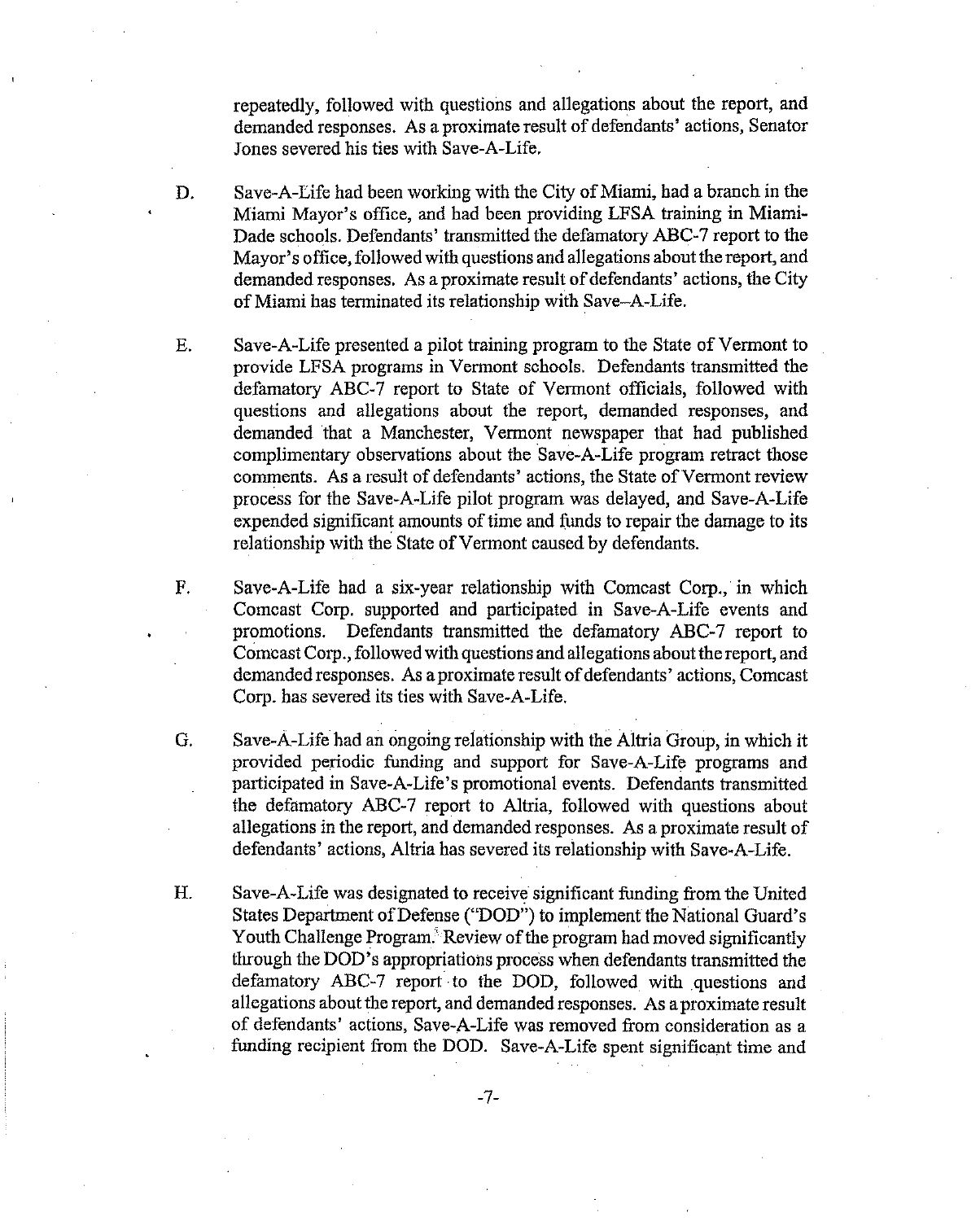funds to repair its relationship with the DOD, and ultimately secured a much more limited role in the Youth Challenge Program than it would have absent defendants' conduct.

**I.** Save-A-Life worked with the Philadelphia School Preparedness Committee to implement LFSA training in Philadelphia schools, and was a partner with the Philadelphiaschools in a billboard campaign. Defendants transmitted the defamatory ABC-7 report to officials of the Philadelphia schools, followed with questions and allegations about the report, and demanded responses. As a result, the Philadelphia School Preparedness Committee severed its relationship with Save-A-Life.

- **J.** Save-A-Life had developed an agreement to pilot Save-A-Life's LFSA programs in Putnanl County, New York. Defendants transmitted the defamatory ABC-7 report to Putnam County EMS officials, followed with questions and allegations about the report, and demanded responses. As a proximate result of defendants' actions, the pilot was canceled.
- IC. Save-A-Life is and has been a Citizen Corps. affiliate of the United States Department of Homeland Security ("DHS"). Prior to the ABC-7 report, Senate Bill 3533, known as the CRSI Act, was enacted in which Save-A-Life was intended to be the primary provider of LFSA training. "CRSI" is an acronym for "Community Response System Initiatives," a title that was crafted after Christina Spizzirri, Carol Spizzirri's deceased daughter. Defendants transmitted the defamatory ABC-7 report to DHS, followed with questions and allegations about the report, and demanded responses. As a proximate result of defendants' actions, the CRSI Act programs have not been implemented by DHS.

18. The foregoing actions by defendants constituted tortious interference with prospective economic advantage, in that defendants' actions were taken solely to deter and discourage companies, partners, legislators, government agencies and other supporters of Save-A-Life from affiliating, supporting, promoting, or partnering with Save-A-Life, as part an ongoing scheme to discredit Dr. Henry Heimlich and Save-A-Life for its affiliation with him.

19. Defendants' actions were taken maliciously, without any legitimate purpose, and solely to damage Save-A-Life.

 $-8-$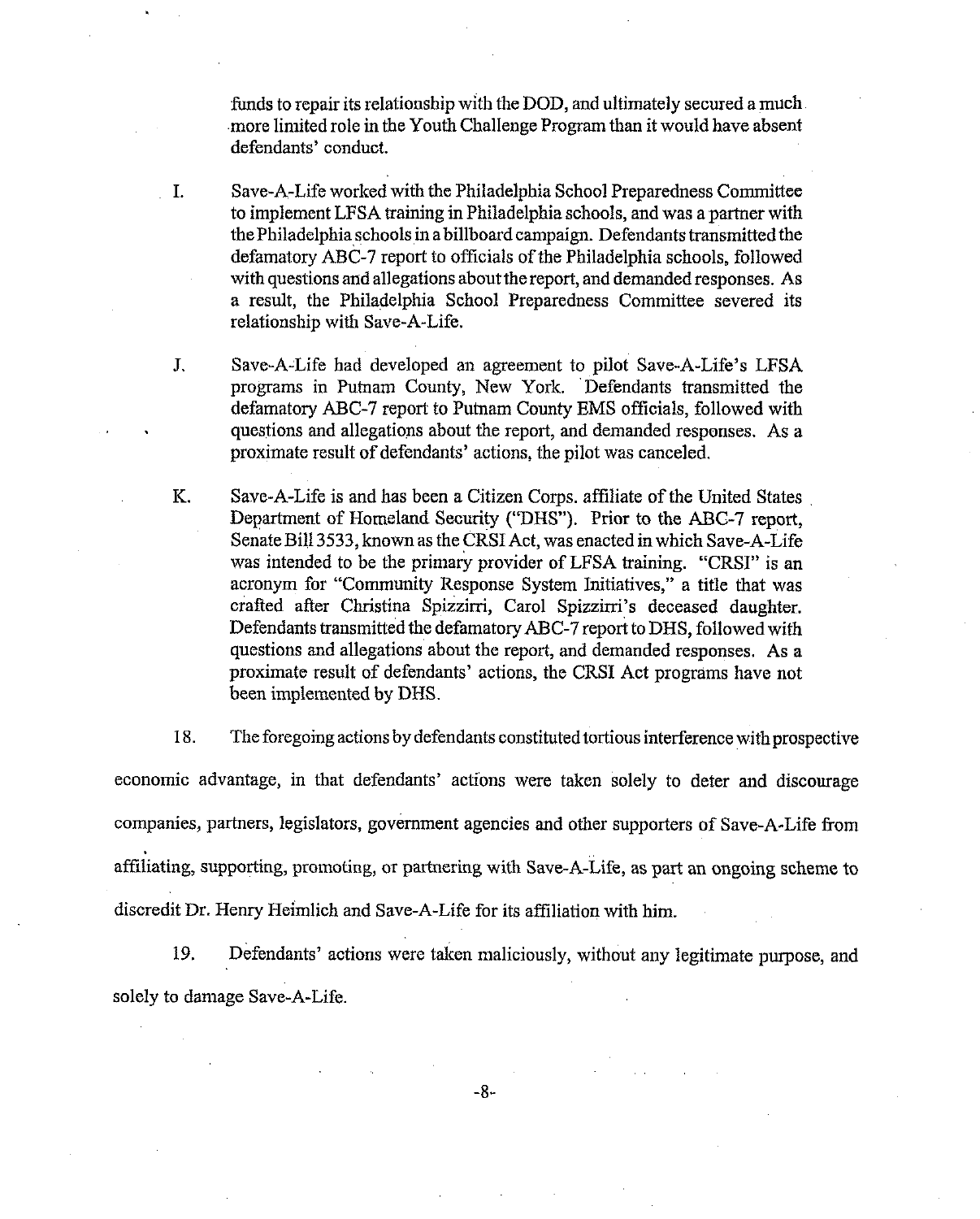WHEREFORE, plaintiff, SAVE-A-LIFE FOUNDATION, INC., prays this Court enter judgmcnt in its favor and against defendants, PETER HEIMLICH, JASON HAAP and ROBERT BARATZ, and award the following relief:

A. Apreliminary and permanent inunction prohibiting defendants from continuing their tortious conduct;

B. Compensatory damages and costs in an amount in excess of \$50,000;

C. Punitive damages in an amount in excess of \$50,000.

**11.** 

### **Count 11 Defamation** *Per* **Se Baratz**

**20.** Plaintiff Save-A-Life adopts and realleges paragraphs 1 - 15 as paragraph 20 of Count

21. During the ABC-7 report, defendant BARATZ stated that federal and state funding agencies have been defrauded by Save-A-Life.

22. Defendant BARATZ's statements constitute defamation *per se* in that they impugn the financial integrity of Save-A-Life in its business.

WHEREFORE, plaintiff, SAVE-A-LIFE FOUNDATION, INC., prays this Court enter judgment in its favor and against defendant ROBERT BARATZ for the following relief:

**A.** Compensatory damages and costs in an amount in excess of \$50,000;

B. Punitive damages in an amount in excess of \$50,000.

 $-9-$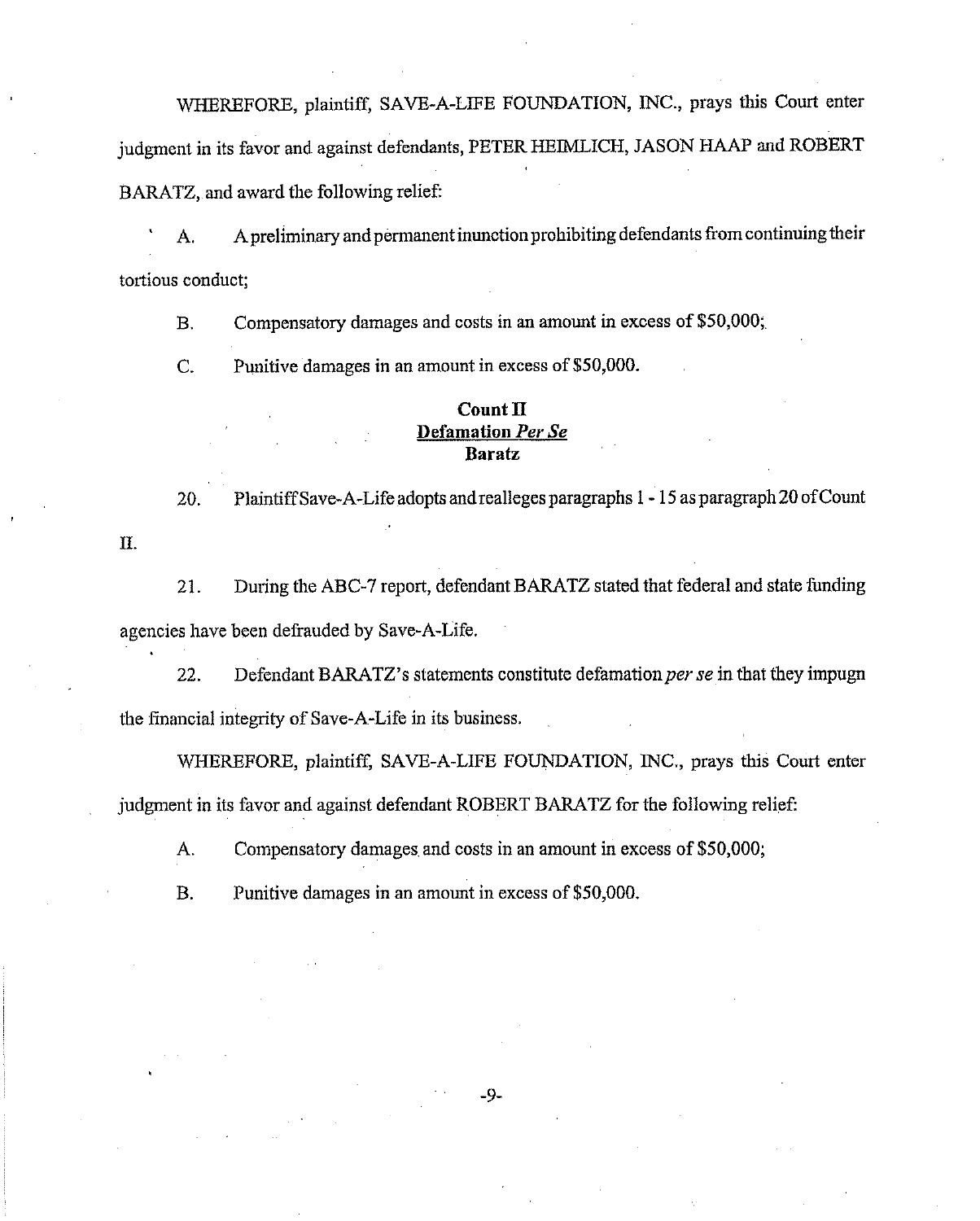### $Count$   $III$ **Defamation** *Per* **Ouod Baratz**

23. Plaintiff Save-A-Life adopts and realleges paragraphs 1 - 15 as paragraph 23 of Count

**111.** 

24. During the ABC-7 report, defendant BARATZ stated that federal and state funding agencies have been defrauded by Save-A-Life.

25. Defendant BARATZ's statements constitute defamation per quod.

WIIEREFORE, plaintiff, SAVE-A-LIFE FOUNDATION, INC., prays this Court enter judgment in its favor and against defendant ROBERT BARATZ and award the following relief:

A. Compensatory damages and costs in an amount in excess of \$50,000;

B. Punitive damages in an amount in excess of \$50,000.

Respectfully submitted,

By:

Thomas G. DiCianni

Thomas G. DiCianni ANCEL, GLINK, DIAMOND, BUSH, DICIANNI & KRAFTHEFER, P.C. 140 South Dearbom Street, Sixth Floor Chicago, Illinois 60603 (312) 782-7606 (3123 782-0943 Fax Firm ID 42783